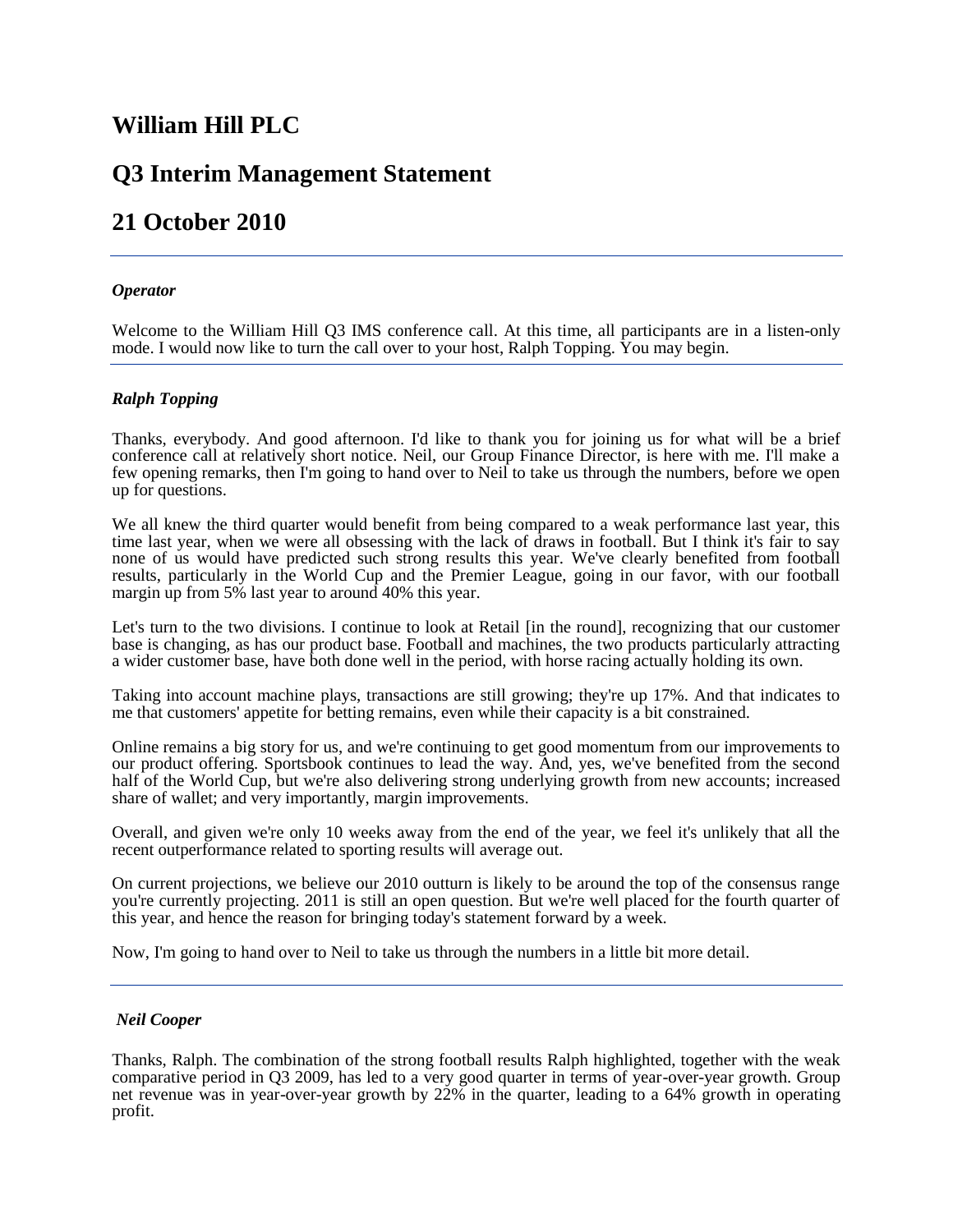Within Retail, OTC net revenue was up 18%, comprising a 0.6% fall in turnover, but benefitting from an increase in gross win margin of 2.8 percentage points, taking us from 15.4% in the comparable period last year to 18.2% this year. This is obviously above our normalized 17% to 18% range, and reflects the positive impact of the strong football results.

Horse racing gross win margin was broadly in line with the comparable period last year.

Within OTC turnover, which I'd remind you was down around 0.5%, slip volumes were off 1% and pence per slip was up by around 0.5%, which reflects the benefit of the World Cup. Underlying trends were similar to those seen earlier in 2010. Ignoring the favorable impact of any World Cup substitution, e.g., just stripping out the World Cup in weeks 27 and 28, the turnover trend ex-World Cup was down around 3% year over year for the third quarter.

Machine gross win was up 16% in the period, with gross win per machine per week now up to GBP844, versus GBP736 in Q3 last year. Inspired store machines continue to perform well. But the shops with Global Draw cabinets are also doing well, benefiting from our overall approach to managing machines. Retail operating benefiting from the operating leverage was up 41% in the period.

Moving to William Hill Online, which delivered a 35% increase in net revenues year-over-year for the quarter. The Sportsbook continues to benefit from a combination of increased turnover and structural margin improvement, as well as from the football results themselves, increasing net revenue by an outstanding 287%. Turnover was up 45%, with in-play up 88% and pre-match up 29%.

The gross win margin for the Sportsbook was around 9%, which includes pre-match at 11%, reflective of the favorable results we've seen, both in the World Cup and as a result of the string of Premier League draws we've seen this year.

In-play is now consistently delivering an increased margin; 5% in the period. In-play betting was around 36% of turnover; up from 28% in the comparable period last year.

Overall gaming net revenue was down 2% in the period following our withdrawal from France; Casino net revenue was off 9%; but Poker was up 6%, which is the second consecutive quarter of growth we've seen in this category; and Bingo and skill games were up 58%.

The trends in Online costs were unchanged from the first half, bringing us to an 80% increase in operating profit.

Overall, as Ralph has said, this gross win margin performance in the period means we now expect our full year results to be at the top of the analysts' consensus range for operating profit, which ranges on our consensus tracker from around GBP251 million to around GBP265 million.

As a result of this improved profit performance seen in the quarter, it is likely that associated costs, such as improvements in Retail bonus accruals, will push out our cost guidance by a further 1% on previous comments made.

Notwithstanding this favorable run of results in Q3 2010, we remain cautious about 2011, not least because margins will tend to revert to the norm.

Knowing that we've got a VAT increase coming down the line, together with austerity measures from the government that are likely to have an impact on consumer confidence, government spending certainly, and potentially on discretionary spending by consumers, all give us pause for thought. That said, we are clearly well placed against expectations for the rest of this year.

That's the overall picture. Now, if I can hand over to the call moderator for questions, please.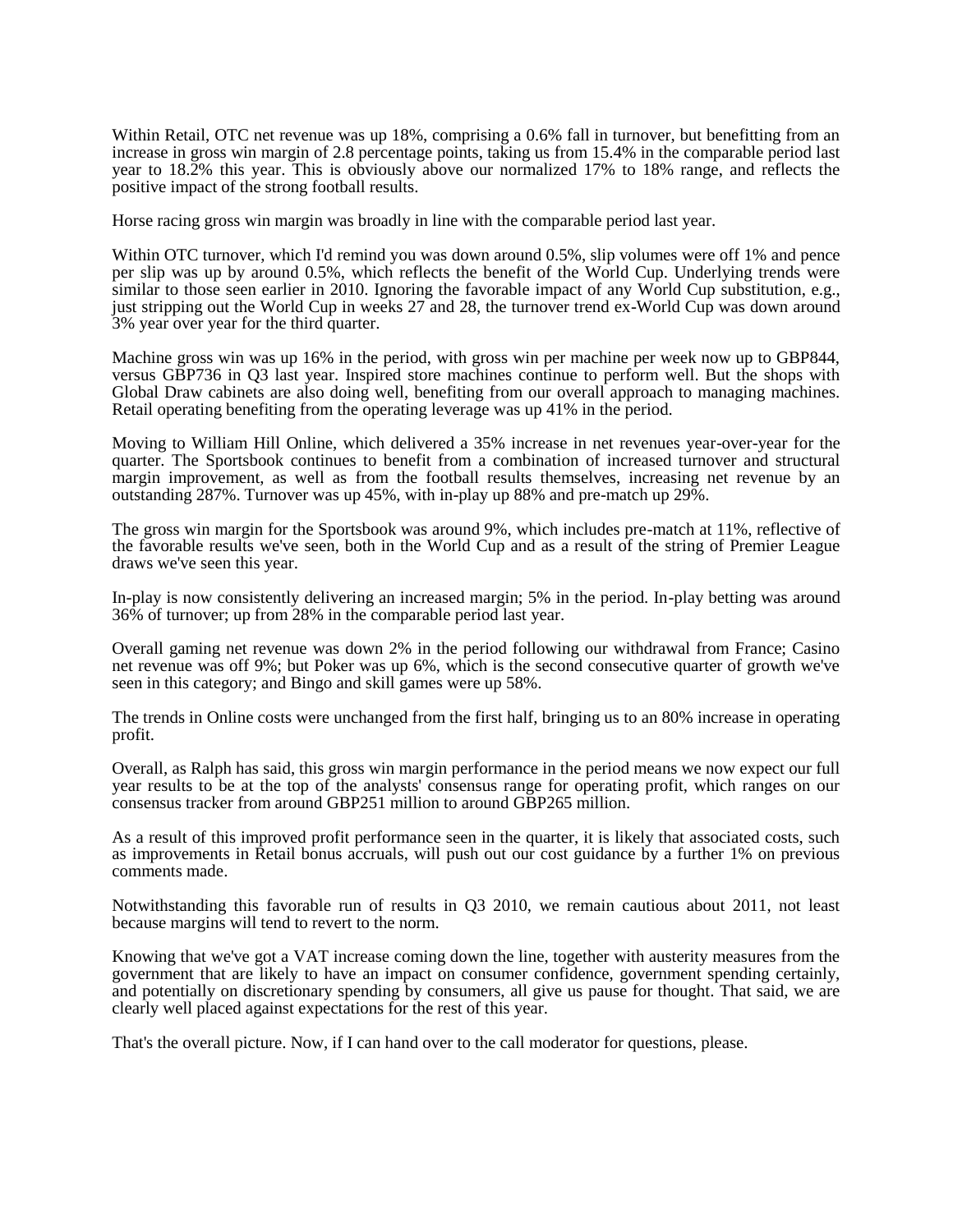## *Operator*

Thank you. We will now begin the question and answer session. (Operator Instructions). Our first question is from Ed Birkin from Barclays Capital.

# *Ed Birkin*

Afternoon, guys. I've just got three quick questions. First one, I don't really understand why it's been bought forward a week. On Friday, we were told it's on the 28th, which means that something materially must have happened over the weekend for you to feel that you need to bring forward the numbers. And I know there's a couple of good draws in the Premiership with United and Chelsea, but I don't really see how one weekend's made a difference from your view last Friday.

## *Ralph Topping*

Neil, do you want to cover that?

## *Neil Cooper*

Sure. The simple answer is that there is always a trade off when you're looking at how your numbers are projecting to the end of the year. At a particular point in time, you will have a view based on what you think is going to happen looking forward and what you've got in the bag to date. There will come a point, and clearly we've reached that point, where we felt it was appropriate to update the market at the most sensible opportunity, regardless of the fact that it may have been out of the strict timing that we previously guided to you.

Clearly, the two big draws at the weekend on Saturday were a factor in us firstly forming the view that we were making continued very good profit; and secondly, it was a further week beyond which we were not going to see margins revert back and put us in a position where we were losing profit against trend. So it's simply a judgment about at what point is it appropriate to update the market.

## *Ed Birkin*

Okay. And secondly, you said in the Sportsbook you've got structural margin increases, as well as the benefit from football. You give OTC margin guidance as 17% to 18%, obviously Sportsbook's gone up by 5 percentage points, can you give any kind of guidance of what you think a long term Sportsbook margin should be?

## *Ralph Topping*

Sportsbook? Sportsbook, you mean Online?

## *Ed Birkin*

Online.

# *Ralph Topping*

Yes, it's round about 7% overall.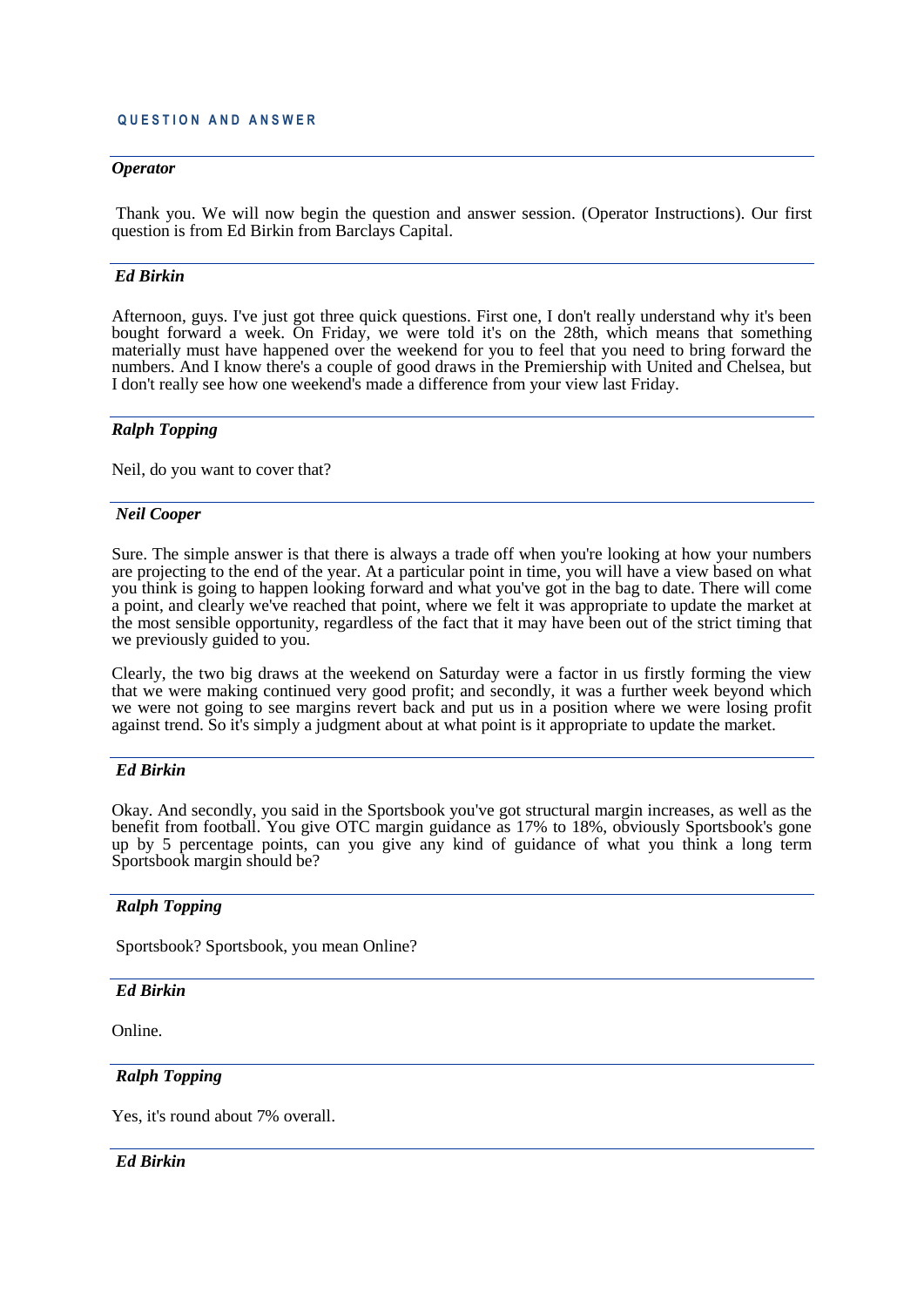So we'd expect long term it should be around 7%?

# *Ralph Topping*

Yes. So I think the margin we're seeing at the minute's probably [depressing] turnover, so you should expect to see turnover rise and margin drop back to about 7% would be my -- if the world works the way it normally works.

## *Ed Birkin - Barclays Capital - Analyst*

Okay, thanks. And then finally, I know it's only an update, but can you give any idea as to 2011 cost guidance? You've increased this year's by 1%, so following on next year we should be looking at nearer 4%/5% cost increases?

# *Ralph Topping*

Well, we're going through our budget preparations at the minute and we're meeting with management teams, so it's a bit early for us to give that guidance I'm afraid.

#### *Neil Cooper*

We gave some guidance at the interim management statement about 2011 costs and, to be fair, we're not changing from that at the moment.

# *Ed Birkin*

Okay, that was 3%, was it, from memory?

#### *Neil Cooper*

Plus. Yes, 3%, plus the impact of any estate growth that will drive through the cost base naturally.

## *Ed Birkin*

Okay. All right, thanks very much.

#### *Ralph Topping*

Okay, Ed, cheers. Next?

#### *Operator*

Our next question is from Sanjeet Aujla from Credit Suisse.

# *Sanjeet Aujla*

Hi, guys. A couple of questions from me. First of all, on the Online gaming net revenue, down 2%, are you able to  $\overrightarrow{X}$  that out before France?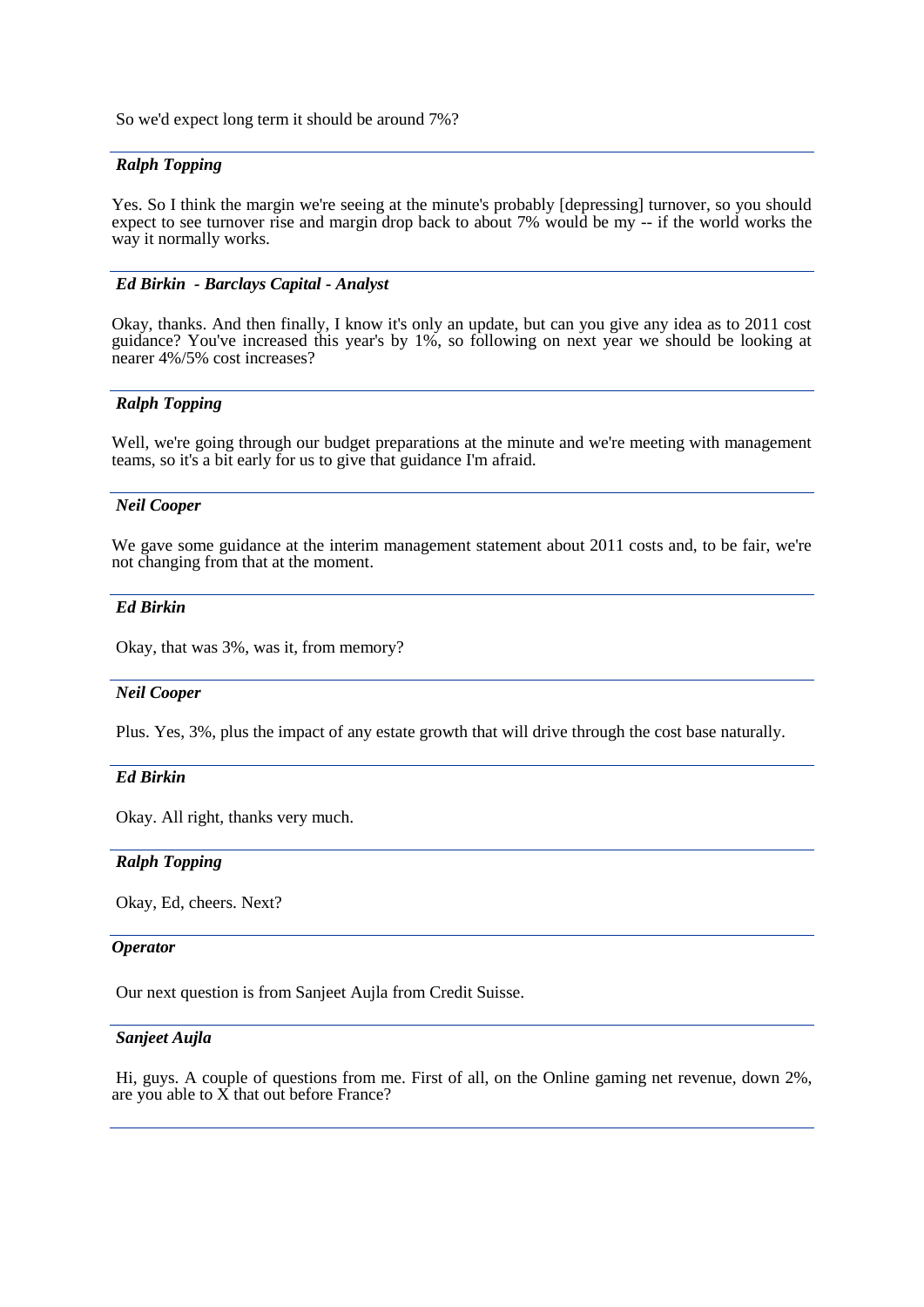## *Neil Cooper*

Yes, I think if you strip out the impact of France, we would have seen a modest Casino growth. I'd remind you, we commented that our Casino was down 9%. Excluding the impact of France from both sets of numbers, we would have seen a modest circa 2% growth in the quarter.

## *Sanjeet Aujla*

Sure. I know machines are 16% gross win, was that consistent throughout the quarter on a monthly basis?

# *Ralph Topping*

I've not got that figure in front of me, but you could -- it'll have a peak in it, and it'll have a -- it won't be consistently across the quarter, but it won't be far away from that 16% in terms of any deviation. So 16% is a good increase, and it isn't because of one phenomenal spike, if that's where you're coming from.

## *Sanjeet Aujla*

Sure. Okay, thanks.

# *Ralph Topping*

Cheers.

#### *Operator*

(Operator Instructions). We now have a question from Nigel Hicks from Liberum Capital.

## *Nigel Hicks*

Afternoon, guys. I just wondered if you can talk through what Q4 was like last year in terms of results and margins and underlying? And then, if you can talk through maybe what you've got to face certainly the first quarter of next year in terms of how football results went margin-wise, or obviously there's the snow impact of January?

## *Ralph Topping*

I can do the second part for you, Nigel. The first couple of months this year we lost about GBP24 million worth of turnover, from memory. January was worse than February. So with that to take into account, and if you look at I think again on football, this year the first three months of the year on football we were substantially behind 2009.

And from memory, I think it was about period one, a lot of fixtures canceled, but not bad results; we were still down on our gross wins by about 15%. Periods two and three were down roughly the same in percentage terms; around about 40%. So the first quarter of the year wasn't at all kind to us in football terms, but you do expect things to average out.

So maybe the Gods of football were bad to us in the first quarter, but they've smiled upon us in August and September. But everything comes back to an average at some point, and I think that's what you're seeing to an extent with the first quarter [and, secondly,] certainly the third quarter.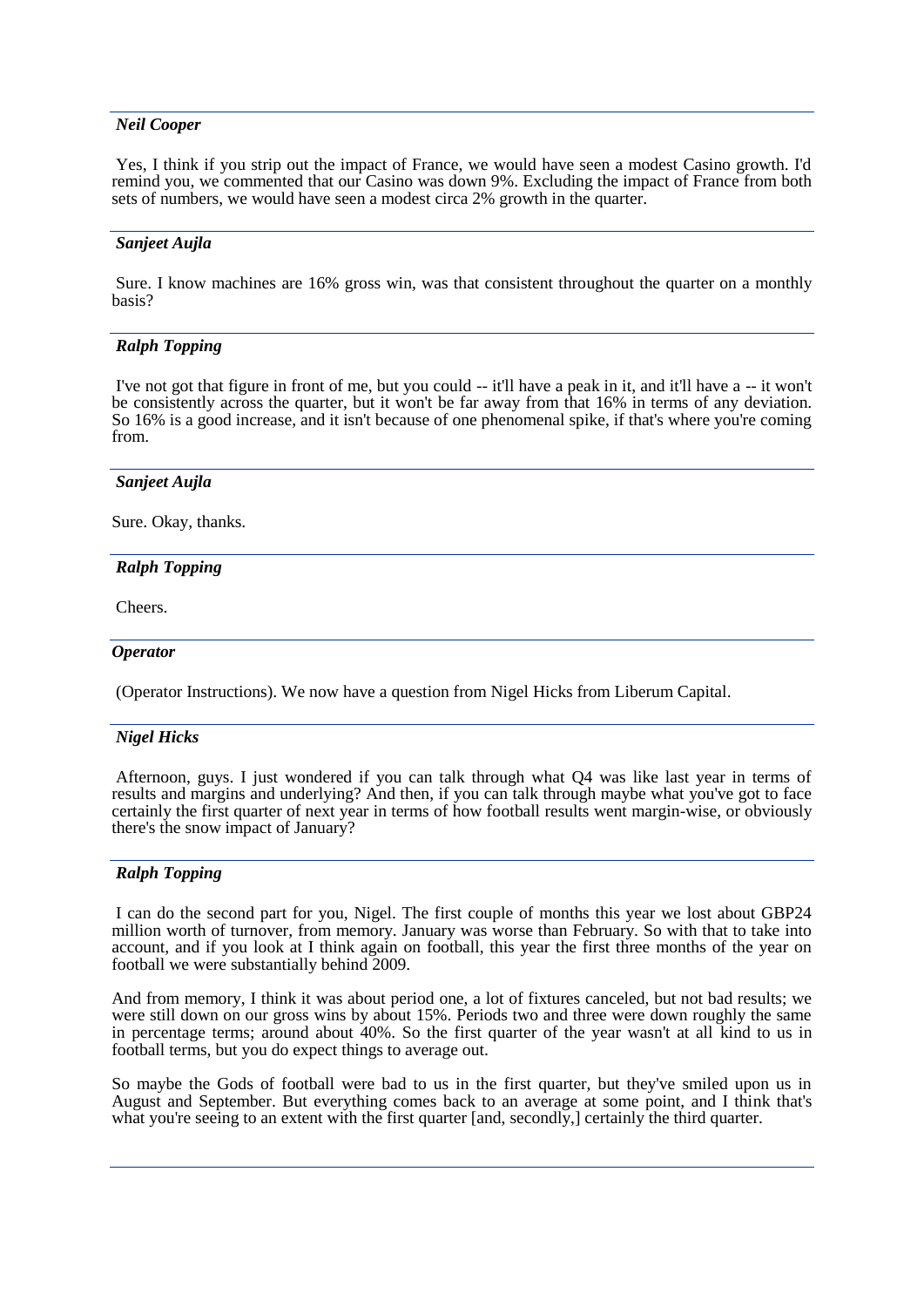# *Nigel Hicks*

And those Grand National and Ascot were adverse and Cheltenham was good?

## *Ralph Topping*

We're about -- I think, again from memory, about Grand National week, I think we were down -- off about maybe GBP7 million or GBP8 million, but you may get those figures from Lindsay later on, on the previous year.

## *Nigel Hicks*

And can I just -- everyone's obviously concerned about the consumer, and underlying trends, and what have you, there's so many moving parts here. But when you're seeing this rate of growth in machines, the consumer is obviously spending on machines, and that's maybe product led, but also - well, I'm not quite sure what the other thing is, unless it's feeling reasonably happy to spend the money, and also Online, so a good chunk of your customer base is actually in reasonable health or improving; I don't know whether you can see any trends in that.

# *Ralph Topping*

Well, I think -- I've always been a big fan of Retail in terms of what's happening in Retail. My consistent mantra for the last three years, you've got to remember, it's three years we've been through this, is that if I saw my slips or transactions falling off a cliff, I'd get really worried. But we've seen good growth in overall transactions right throughout this year.

And if you look to the year as a whole in terms of gross win performance, it knocked out the first two periods then because of the bad weather impact and we're seeing positives in overall gross wins in Retail right through three through nine. Neil will not like me for doing this, but if you normalize the Grand National in four, then you have seen that as a positive right through.

So, I agree with you; there's lots of positives in the business at this point. But there's no doubt about it, the working man is under a bit of pressure, and you're seeing that in pence per slip or pence per transaction. And of course, we don't know where that's going to go next year.

# *Neil Cooper*

No, I would also just flag that clearly we've had the World Cup in June and July this year, which will be certainly above and beyond the normal year. Now there will be -- some of that will be substitution; that's a matter of judgment.

But actually, by far the bulk of the profit will be one-off, if you can refer to a one-off as something you get every four years. So we do need to take that into account when we're looking at underlying trends as well, which is one of the reasons why we've been keen to ensure that we continue to try and give you a sense for what underlying Retail OTC turnover looks like ex-World Cup.

## *Nigel Hicks*

Okay. Can you just say what you're doing with marketing in Online? Are you stepping that up? Have you stepped that up? Will you step that up?

## *Neil Cooper*

Well, the first thing to say is that I'd remind you of the comments that we made at the interim, which is that we were on TV for the first time this year.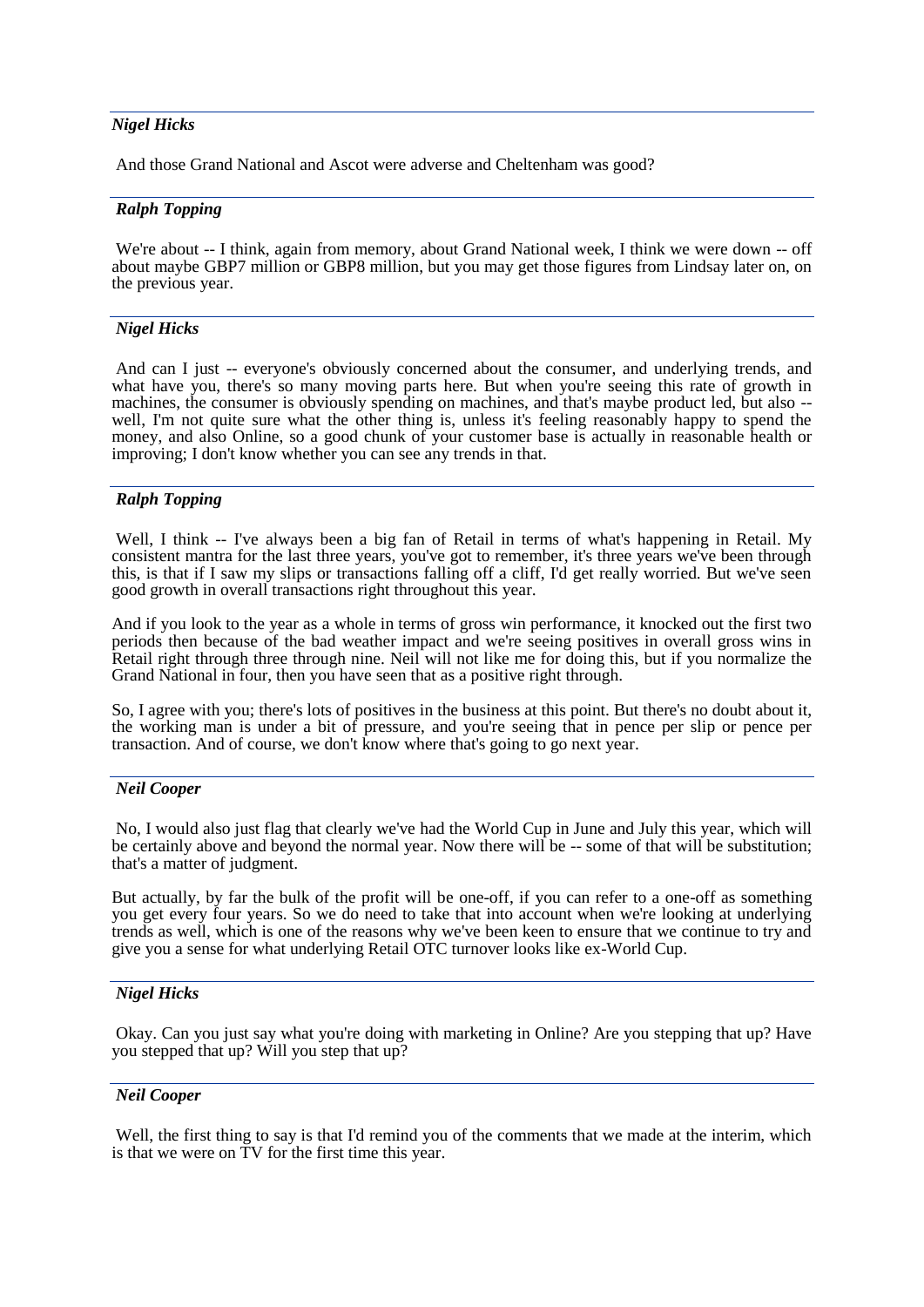# *Ralph Topping*

Not you and I; it was William Hill were on TV.

#### *Neil Cooper*

I wonder what a sight that would be; no comments please, gentlemen. We were on TV earlier on in the year with both brand building and fairly specific call to action media for Online; that has continued and will continue in the second half. That obviously is predominantly around encouraging trial and usage for Online on TV.

You will have seen, if you watch Sky TV, our advertizing, or ITV Champions League, you'll see our advertizing, talking about the 100-plus in-play markets in the game that's on. And we think that's a pretty credible offer in in-play betting at the moment on a per match basis. We're going to look to continue to do that because, frankly, given our brand proposition and our brand strength in the UK, you could argue that we should be dominating online too. And I don't think anybody here would make that suggestion. And, therefore, we think we got people to aim at, and we think we've got a fair amount of room to still go, frankly.

#### *Nigel Hicks*

Okay, thank you.

## *Ralph Topping*

Thank you.

#### *Operator*

Our next question is from James Hollins from Evolution.

#### *James Hollins*

Hi ya. Just three quick questions, following on from earlier questions, actually. The first one on marketing, is that mainly Sportsbook focused? Or have you focused on Poker and, hence, is that behind the uplift in Poker, I think it's plus 6%, which I think is probably better than expected?

The second one; following on to I think it was Ed's question in terms of the Online margin, would you expect the in-play margin to actually improve from where it is? I think you said around about 5%, would you expect that structurally to improve as you get better at it?

And the third one was on machines. You said on the 16% obviously it varies month by month; in October, would you expect it to be up something like 16% as well?

# *Ralph Topping*

Okay, I'll deal with the first two, I think. The Sportsbook, yes, that's where most of the marketing has gone, but we haven't ignored other products. Done a fair bit on Bingo, for instance, this year.

And on Poker, we've been really working our Poker base and we've seen -- well, I suppose you could call it a CRM regarding the Poker base has been excellent for us. So we've put a lot of work into Poker, and we see maybe growing that and bucking a trend in the marketplace, but more details on that. Is it a blip; I don't think it is, but I won't be able to say that clearly until we see how we do this quarter and into the first quarter next year.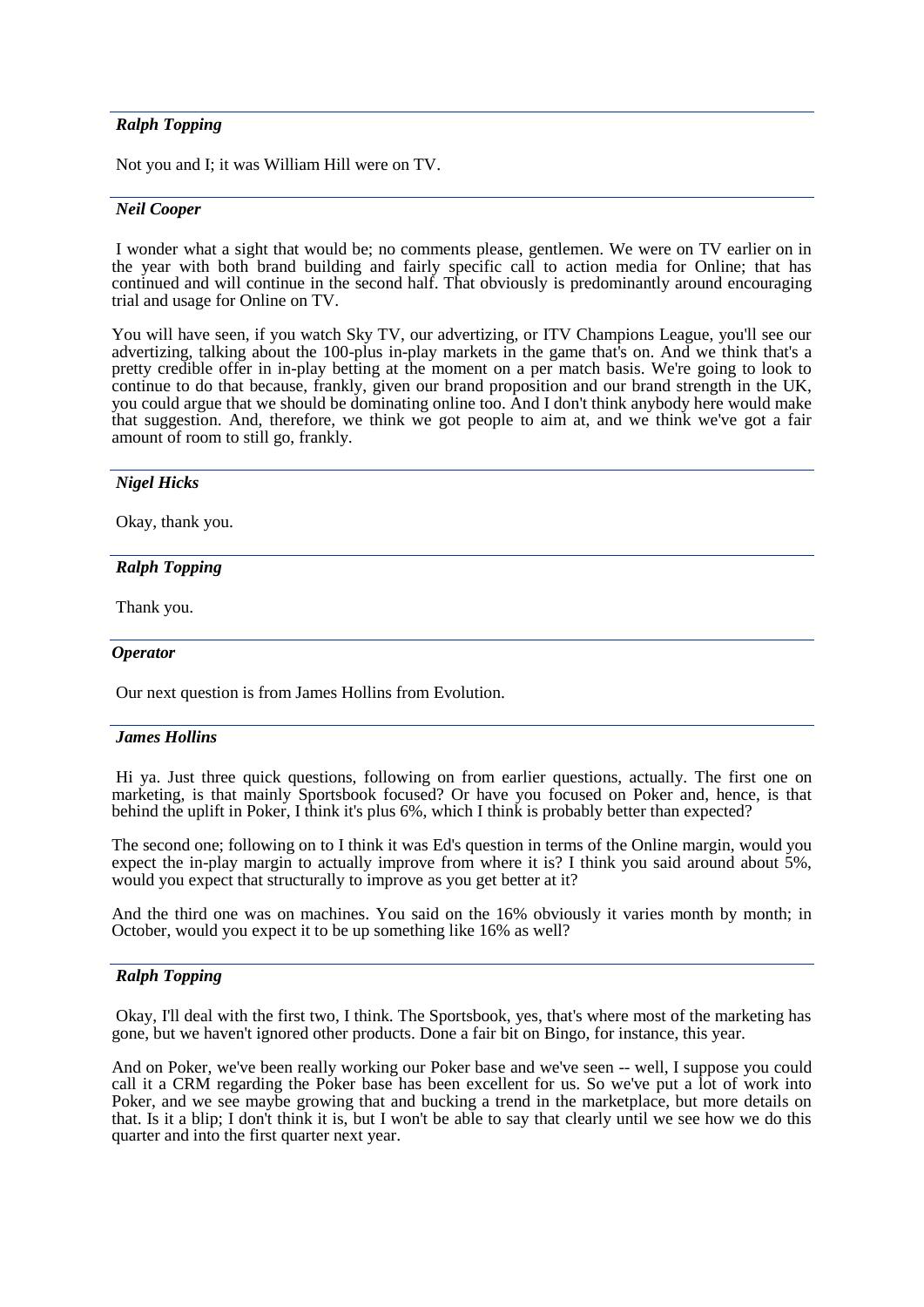Online margin, it's nice of you say as we get better at doing what we're good at, which is actually being bookmakers. I think that's -- there's always hope for us that we can improve. Would I expect to see the Online margin tickle up; I think we have seen it grow this year. I think there's a wee bit more room for it, but it would only be, pardon the pun, at the margin, I think. It wouldn't be -- you wouldn't expect it to be around 5%.

And on the other question, the machines and growth in October, Neil's got an answer for that one.

# *Neil Cooper*

Yes, I would just remind you that we will certainly have seen some pre-match margin benefit in Sportsbook from the run of exceptional results we've had with it, and it's also clearly benefited Retail in Q3. So there is a little bit of positive halo there, which you do need to think through as not necessarily being repeatable every quarter; we'd love it if it was.

In terms of machines, look, as we've clearly indicated, we're seeing growth in both Storm and in terms of the Global Draw Cabinets, but the Storm growth is very good. Now, eventually we will start rolling over the full completion of the Storm rollout, and then I would expect to see growth rates fall back a little bit.

It is probably early days, given that our launch started in August. So we're just starting now to get into a period where there's a meaningful comparison, and I would expect that rate of growth to dissipate. I think that's what analysts are expecting, and there's every reason to believe that'll be the case.

# *Ralph Topping*

I think looking at if, if there are no disrupters to our business in the last eight weeks, I would expect to still see good growth in machines up until the turn of the year, whether or not it'll be at the 16% mark I think time alone will tell.

## *Neil Cooper*

Okay, thanks.

# *Ralph Topping*

Okay.

## *Operator*

Our next question is from Tej Randhawa from Citi.

## *Tej Randhawa*

Hi. Afternoon. It's Tej Randhawa from Citi. Just a couple of questions. Firstly, I just wanted to know whether a decision has been reached on the tax treatment of your Sheffield call center? I think when you announced that you were moving offshore your cost savings would be between GBP4 million to GBP7 million, and much of that would depend on how the tax is treated there; I just want to know whether there's been a decision there so far?

And the second question is just simply where do you expect your net new openings in Retail to be at the end of the year? And, I suppose similarly related to that, CapEx guidance as well.

## *Ralph Topping*

Well, the very brief answer to the first part is, no.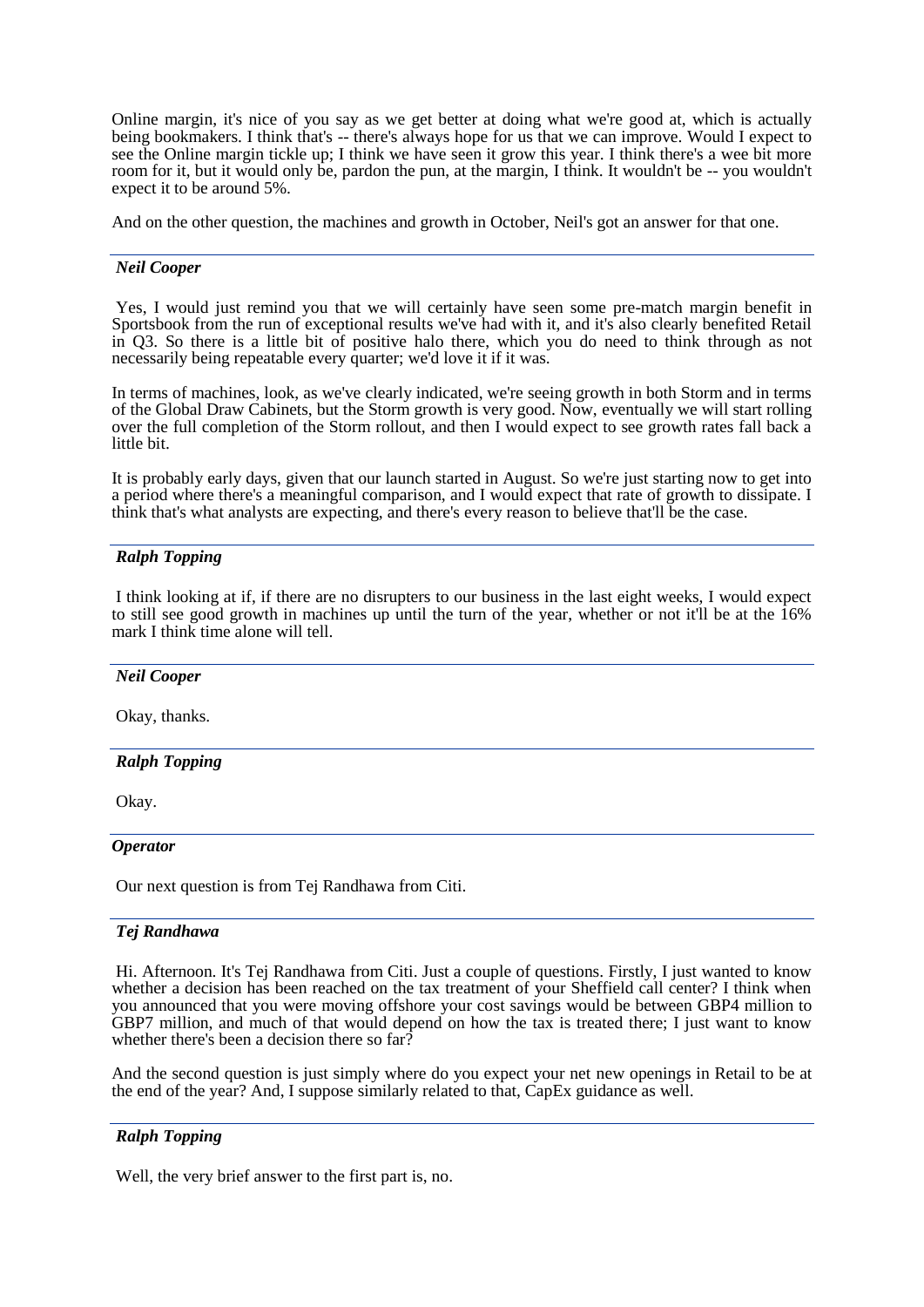# *Tej Randhawa*

Right. Can I just ask, when do you expect a decision to be made? Didn't you say previously at the end of Q3; has that changed or --?

## *Neil Cooper*

No, we are moving the business directionally at the end of Q3. In reality, we're obviously looking at a move time now some time in November just in terms of getting all our operational ducks in a row.

The specific aspects around tax is something that we need to progress in due course. We're not going to hurry at that one, we'll get it right. There is some dialog to have with the Revenue. I wouldn't want to get ahead of myself in commenting at it at this stage other than we intend to be conservative and not take undue tax risk; I think that should be clear.

## *Ralph Topping*

I think the net new openings will be around 50. And I don't want to be any more specific than that because it depends on -- because it involves buildings, workmen, Christmas period, etc., etc., I can't be more specific than that but we'd expect around about 50.

#### *Neil Cooper*

We've opened about 32 so far this year and closed around 15, so we've got a net circa 20 openings. We do have a quite a bulge of openings to come. We guided, I think, on 70 gross adds, and at this stage our property colleagues keep assuring me those may be the case. Santa Claus might be busy this year, running around opening a whole bunch of William Hills in the last week of the year.

I think the one thing that is clear, and I should give you guidance on this, is that as a result of the timing of these now we're likely to spend a little less CapEx in the 2010 fiscal year. I think our previous guidance was 65; we're probably likely to be between 55 to 60 now, so just a little bit of a cash flow improvement. That will largely be timing, assuming we get to the number of openings that we anticipate.

## *Ralph Topping*

At this time of the year, our builders are always optimistic. There's a long way to go, but we think we'll get to around about the plus 50.

## *Tej Randhawa*

Okay. And just coming back to the telephone issue and the tax treatment there, do you expect a decision by the end of the year? It sounds like you're being quite cautious, and if you're not willing to give details should we just be assuming that lower end of cost savings, that GBP4 million?

## *Neil Cooper*

I think for the time being I would assume the lower end until you hear otherwise. But we will update you as soon as we're in a position to do that, and certainly at the prelim reporting we'll come back and have a conversation with you.

## *Tej Randhawa*

Okay. All right, thank you.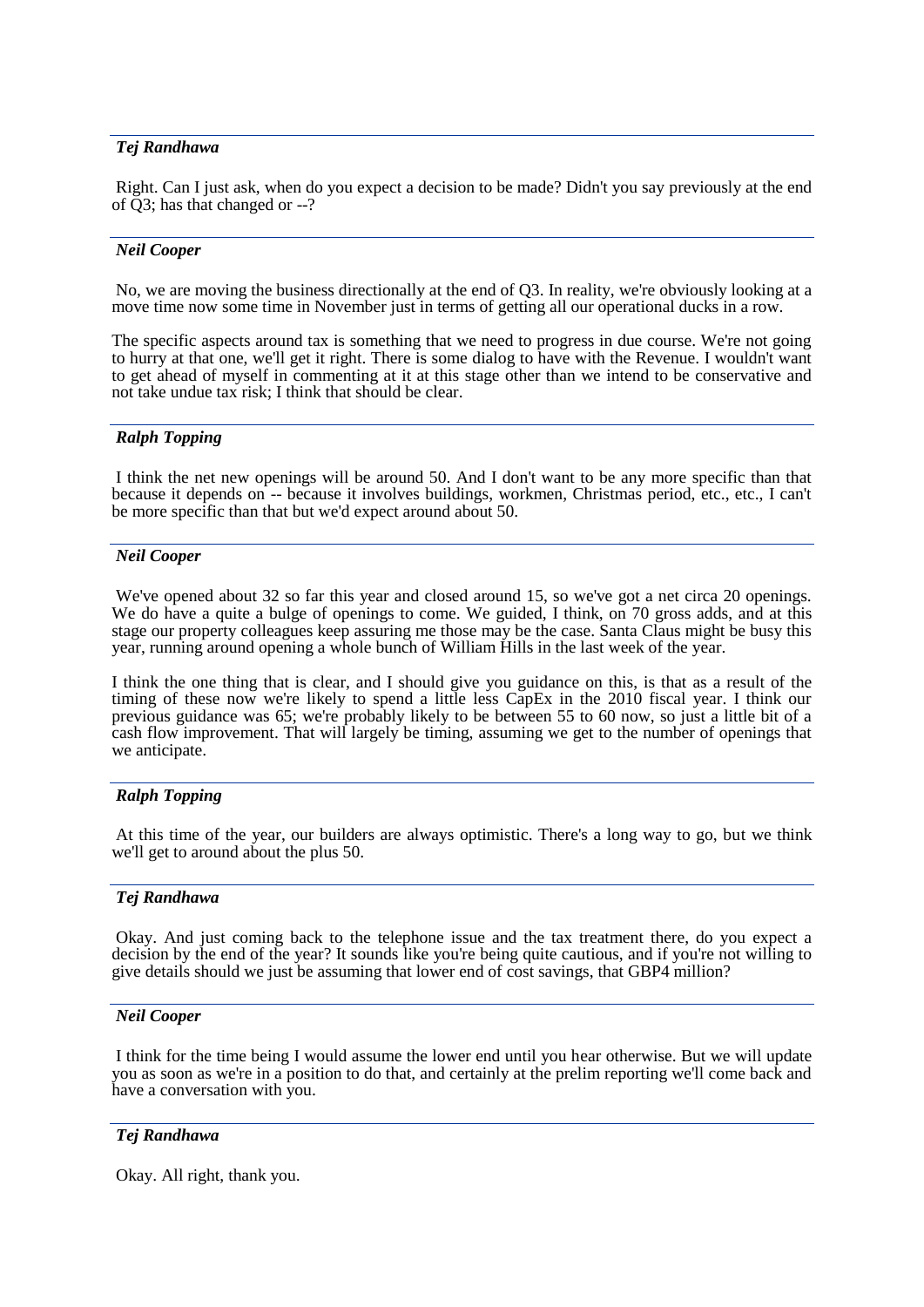# *Ralph Topping*

In the round, it's non-material.

# *Neil Cooper*

[It's not] a big number.

# *Tej Randhawa*

All right, okay. Cheers, thank you.

# *Ralph Topping*

Cheers.

# *Operator*

Our next question is from Roohi Siddiqui from Bank of America Merrill Lynch.

# *Roohi Siddiqui*

Good afternoon, guys. I just had a question on the cost increase for the remainder of this year. Could you just run me through what's going on, and where that -- why we're seeing that increase?

# *Neil Cooper*

Yes, fundamentally, it's just that if you make a hell of a lot more money you've got to pay people more bonus. So we've got to account for that bonus as we go through the rest of the year; that's the main driver, if I'm honest.

You should be, I think you are, to be fair, from conversations we've had, aware of the SIS cost increase. We have a pay increase rolling through now in October. Just to update everyone, we have made a decision to increase shop staff by 1% in October and then another 1% in March to give effectively a year over year 2% salary increase for shop staff next year. And we are holding the line at present on non-shop staff above a certain level outside of the administrative Group while we wait to see how next year pans out.

# *Roohi Siddiqui*

Okay. And so the 1%, is that on a full year basis?

## *Neil Cooper*

Well, yes, I'm disclosing to you full year guidance. It will push up a bit. Look, I wouldn't -- is it 1.0% or 0.9%; I'm just giving you the directional view that we're likely to see our year-over-year cost guidance push up a bit. But it is -- needs to be taken in with the wider profit guidance that we've been disclosing today.

# *Roohi Siddiqui*

Absolutely. Thank you.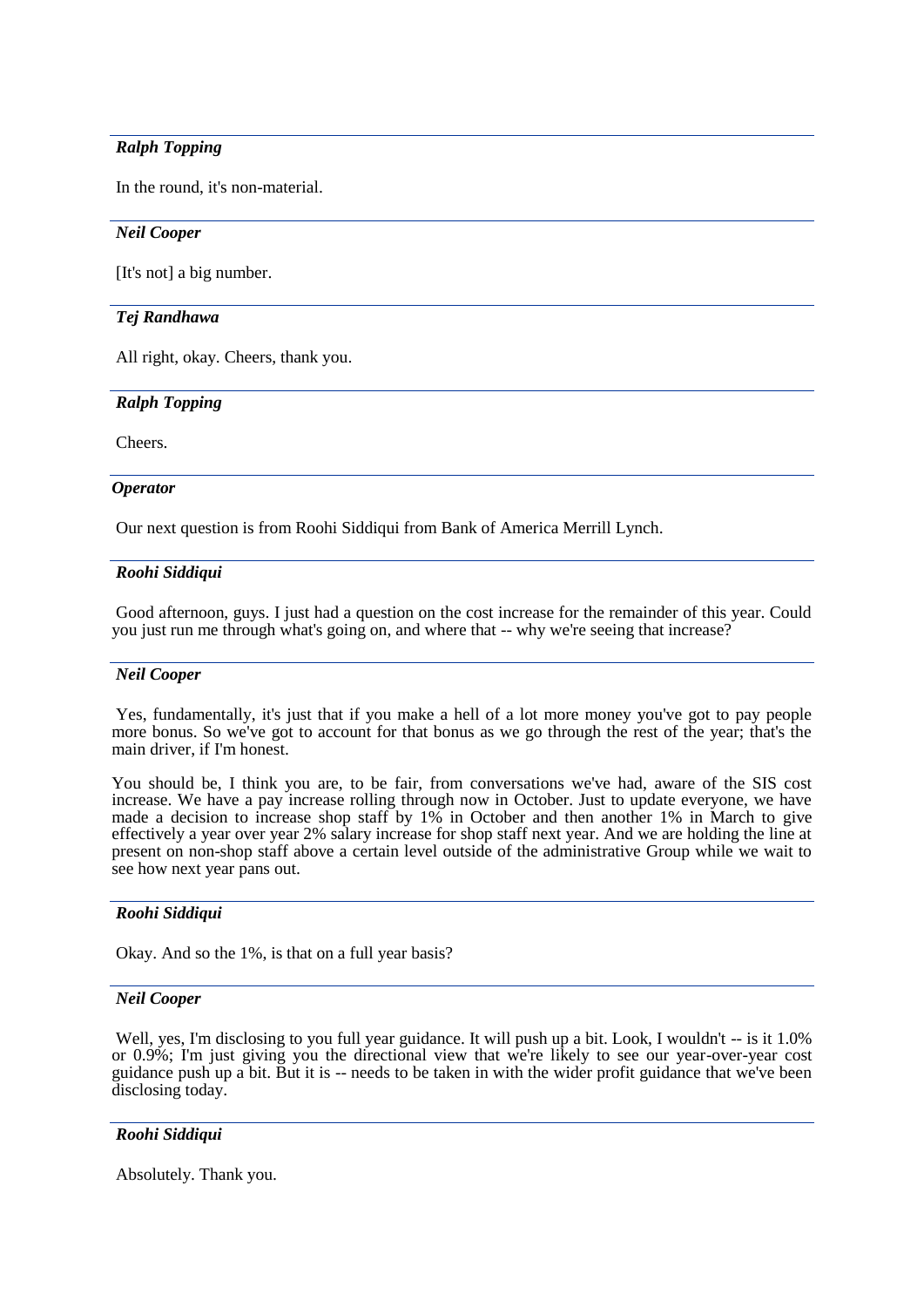# *Operator*

There are no further questions at this time. (Operator Instructions). We have Ed Birkin back on line with a question, from Barclays Capital.

# *Ed Birkin*

Just one follow-up. For your marketing spend, is that all going through the Online business?

# *Ralph Topping*

Generally speaking, yes.

# *Ed Birkin*

Okay. All right, thanks.

# *Nigel Hicks*

Sorry, yes, there is an allocation into Retail.

Ralph Topping; The bulk of it's in --

# *Neil Cooper*

As well because obviously it will have a -- advertizing the William Hill brand name on UK TV will have saliency for Retail consumers as well.

## *Ed Birkin*

But you're largely putting it through the Online stuff, which Playtech are taking a share of the cost on, am I right?

# *Neil Cooper*

Yes.

# *Ed Birkin*

Okay. Okay, thanks.

# *Ralph Topping*

All right. If there's no more questions --

#### *Operator*

We have no further questions.